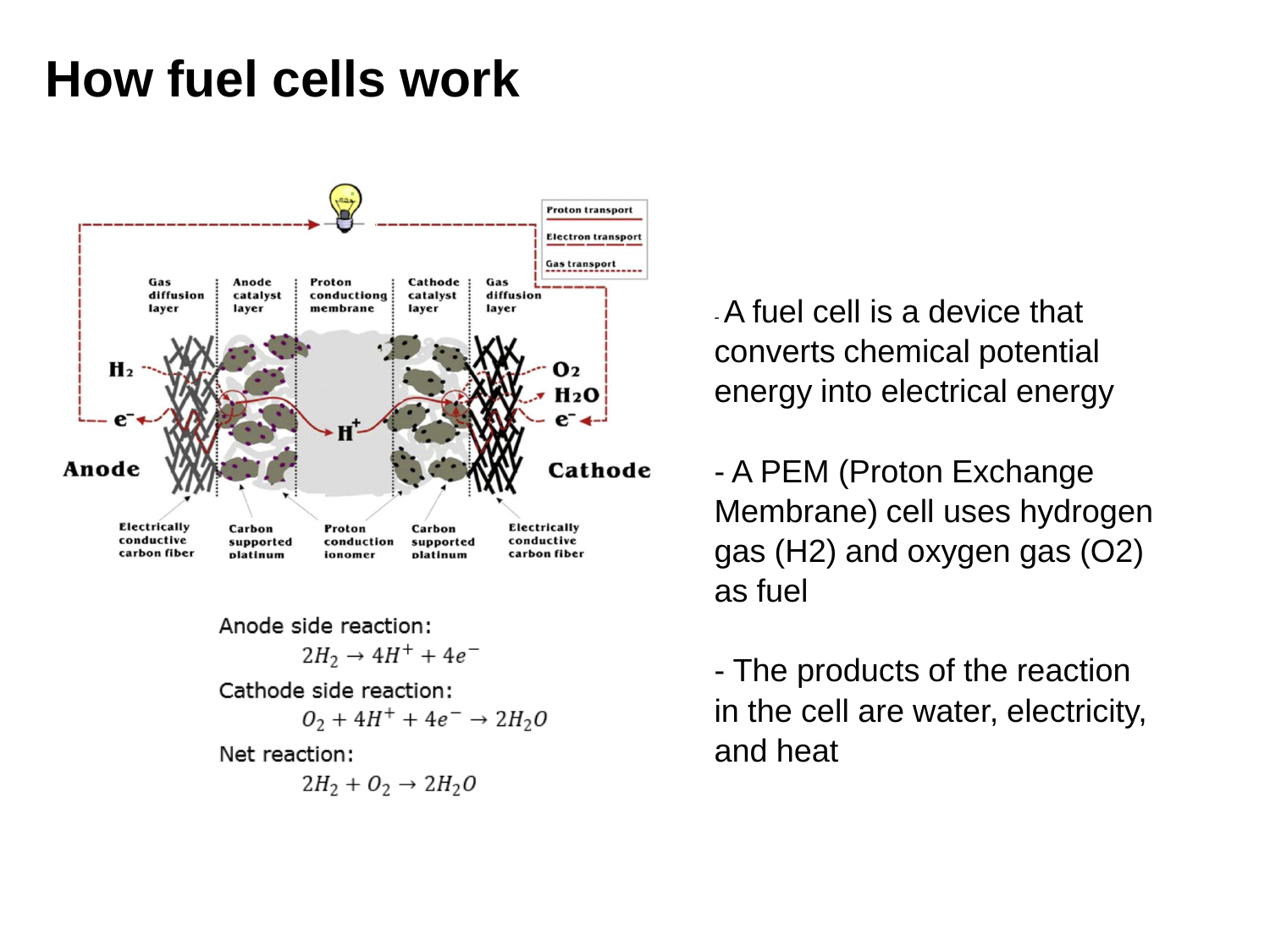## **Gas Diffusion Layer (GDL) Water flooding in fuel cells**



**2**

a PEM fuel cell

-Hydration in necessary for fuel cell operation

- Excess water fills the pores and blocks the access of reactants

-Water management influences cell efficiency

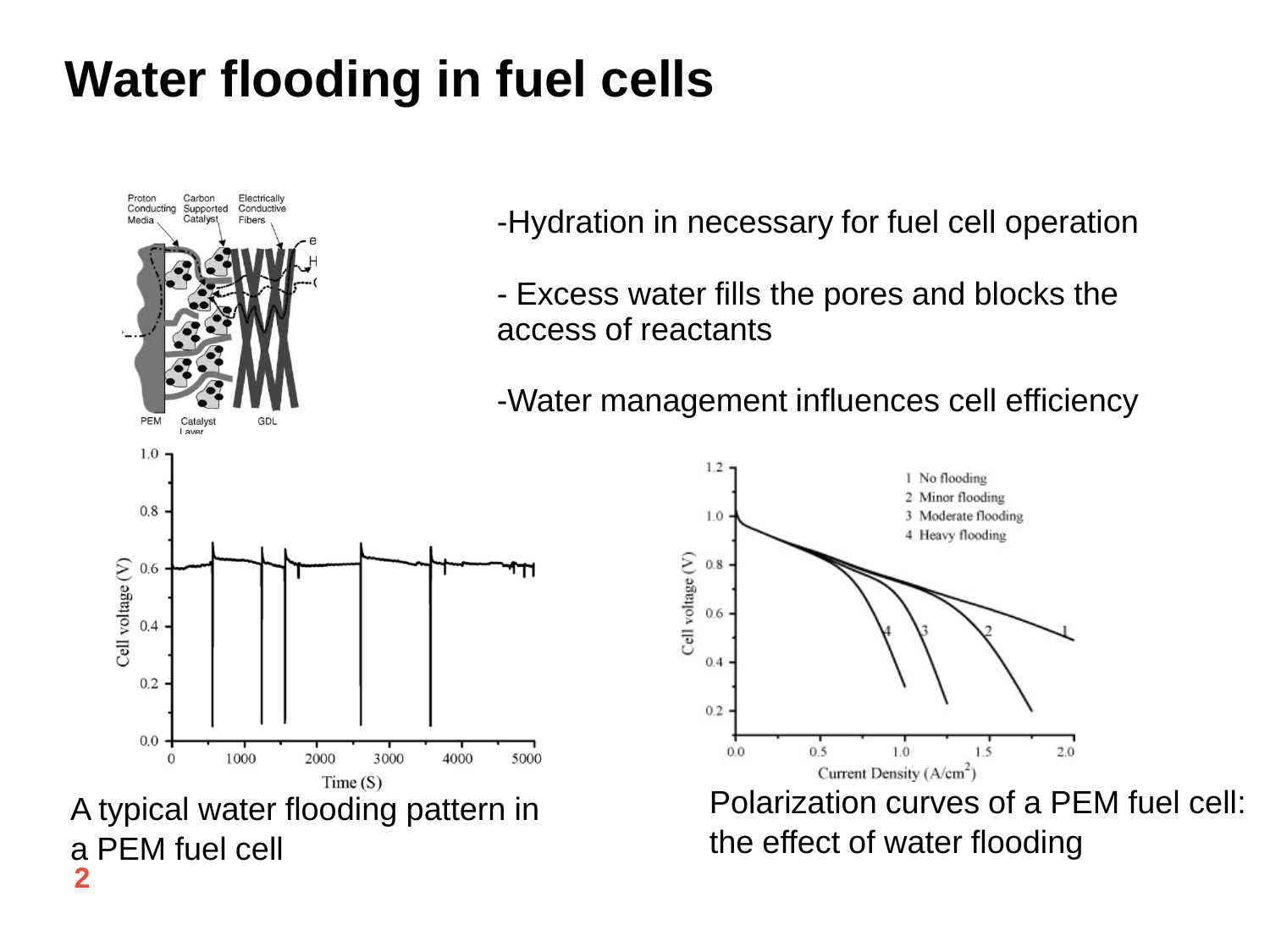## **Geometry Modeling of water flow dynamics in GDL**



### **Goal:**

Modeling of two-phase flows in a real GDL structure

### **Carbon cloth and carbon paper for Gas Diffusion Layer (GDL)**

Thickness: 200-400 micron Fiber diameter: ~10 micron Pore size: ~80 micron

Pore-scale-based models for water transport and perspectives on design

Develop fuel cells with optimized geometry and water management parameters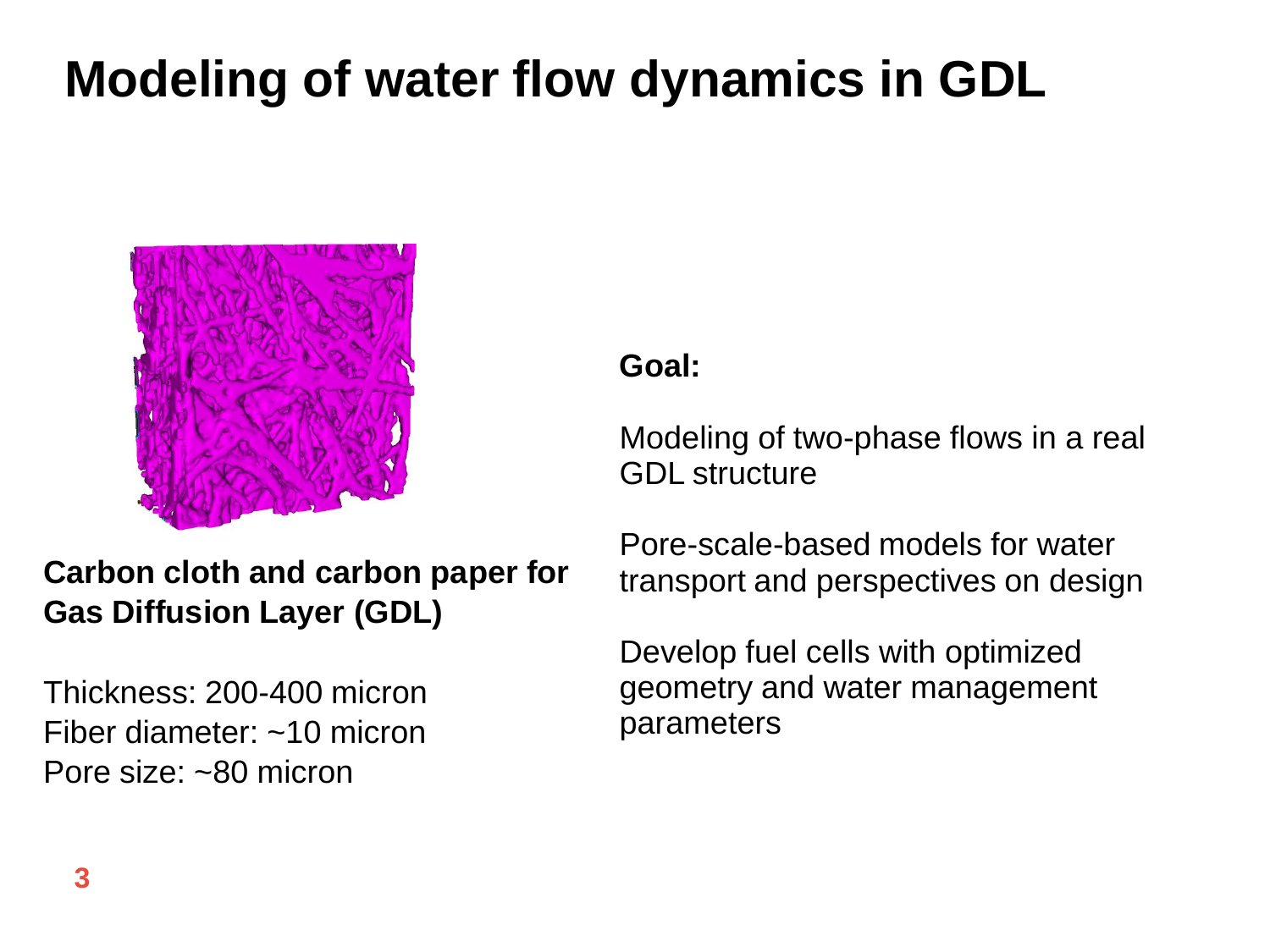# **Lattice Boltzmann Method (LBM)**

- **L**<br>Latin Latin Control •Ideal to handle complicated boundary porous media
- •Ideal to handle complex flows e.g. mutliphase
- Easy for parallel computing

### **Boltzmann's equation:**

$$
\frac{\partial F_i}{\partial \hat{t}} + \mathbf{c}_i \bullet \hat{\nabla} F_i = -\frac{1}{\hat{\tau} \cdot \varepsilon} \Big( F_i - F_i^{(eq)} \Big)
$$

$$
F_i \big( \mathbf{x} + \mathbf{c}_i \cdot \Delta t, t + \Delta t \big) - F_i \big( \mathbf{x}, t \big) = -\frac{1}{\tau} \Big( F_i - F_i^{(eq)} \Big)
$$

### **Macroscopic quantities:**

$$
\rho(\mathbf{x},t) = \sum_{i} F_i(\mathbf{x},t)
$$

$$
j(\mathbf{x},t) = \rho(\mathbf{x},t) \cdot \mathbf{u}(\mathbf{x},t) = \sum_{i} \mathbf{c}_i \cdot F_i(\mathbf{x},t)
$$

\* LBM assumes that particles are s constrained to move in a lattice



D2Q9 lattice scheme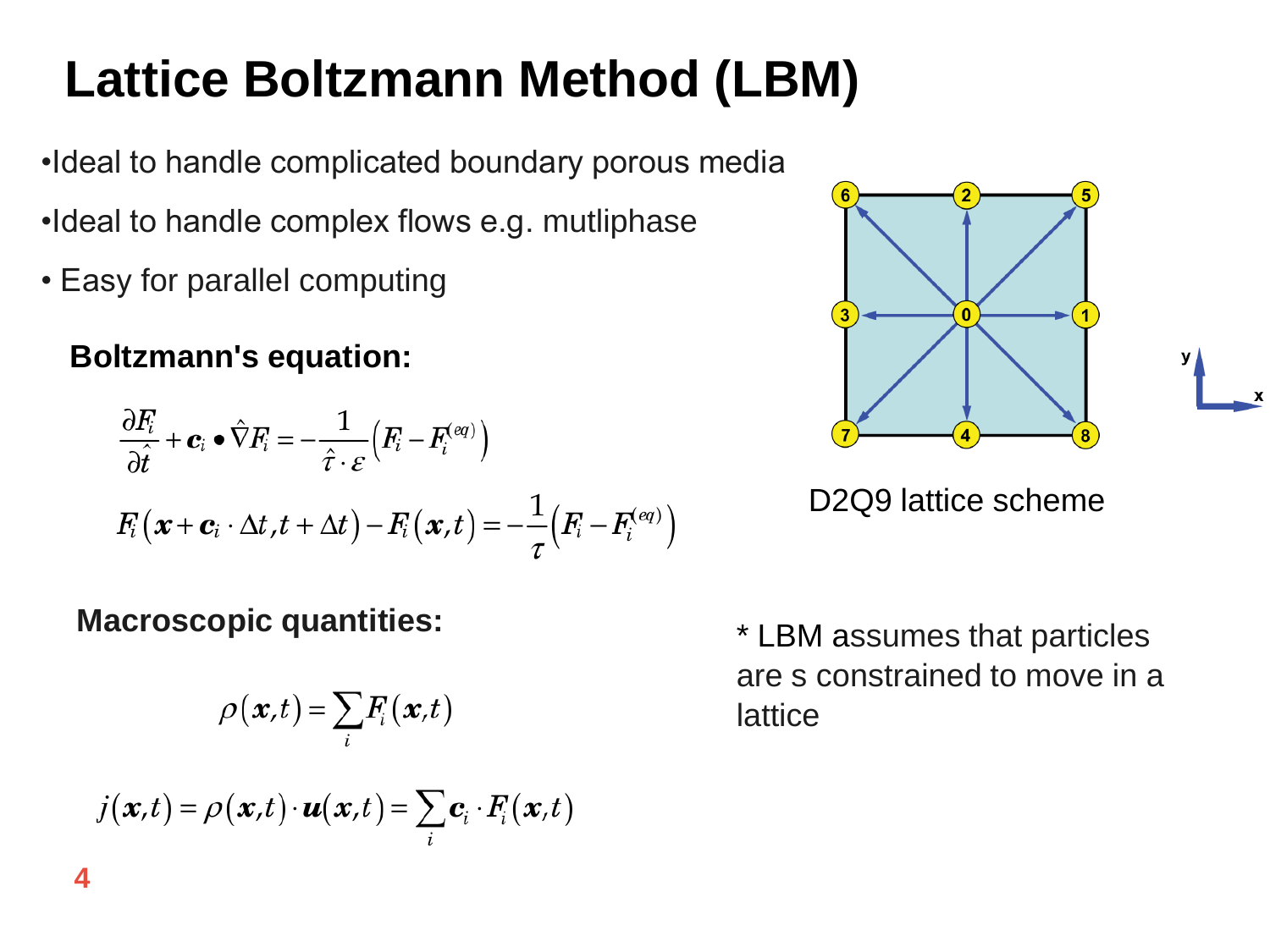# **Results: Pressure variation along GDL**

•Pressure drop is applied on the flow

- •Pressure increases behind the GDL untill it starts to penetrate
- •Pressure decreases in porous zone



Flow distribution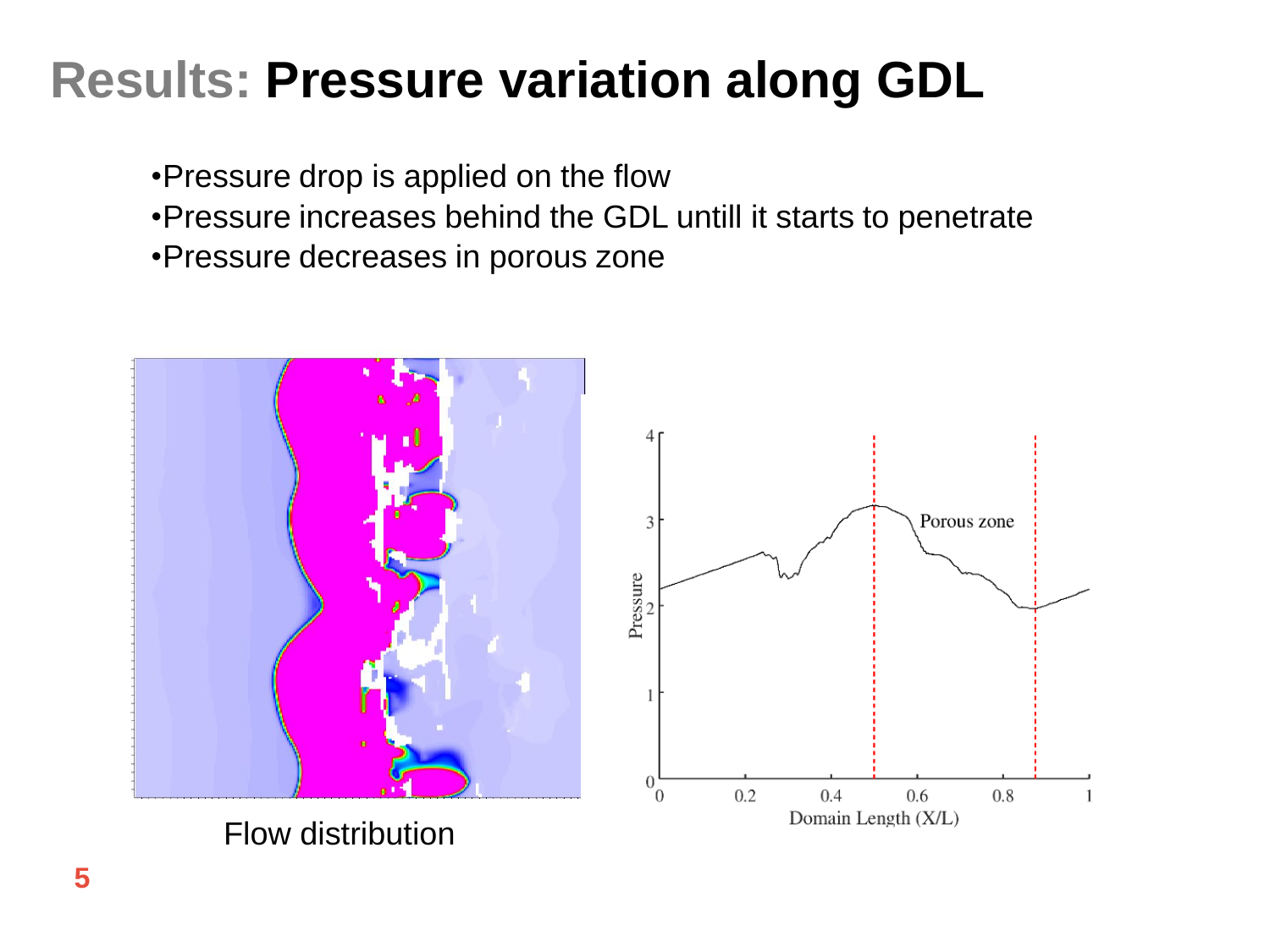# **Results: Liquid propagation in GDL**



#### **Conventional approach:**

Flow in porous media is described by **Darcy's law**:



 $\Delta P = P_2 - P_1$